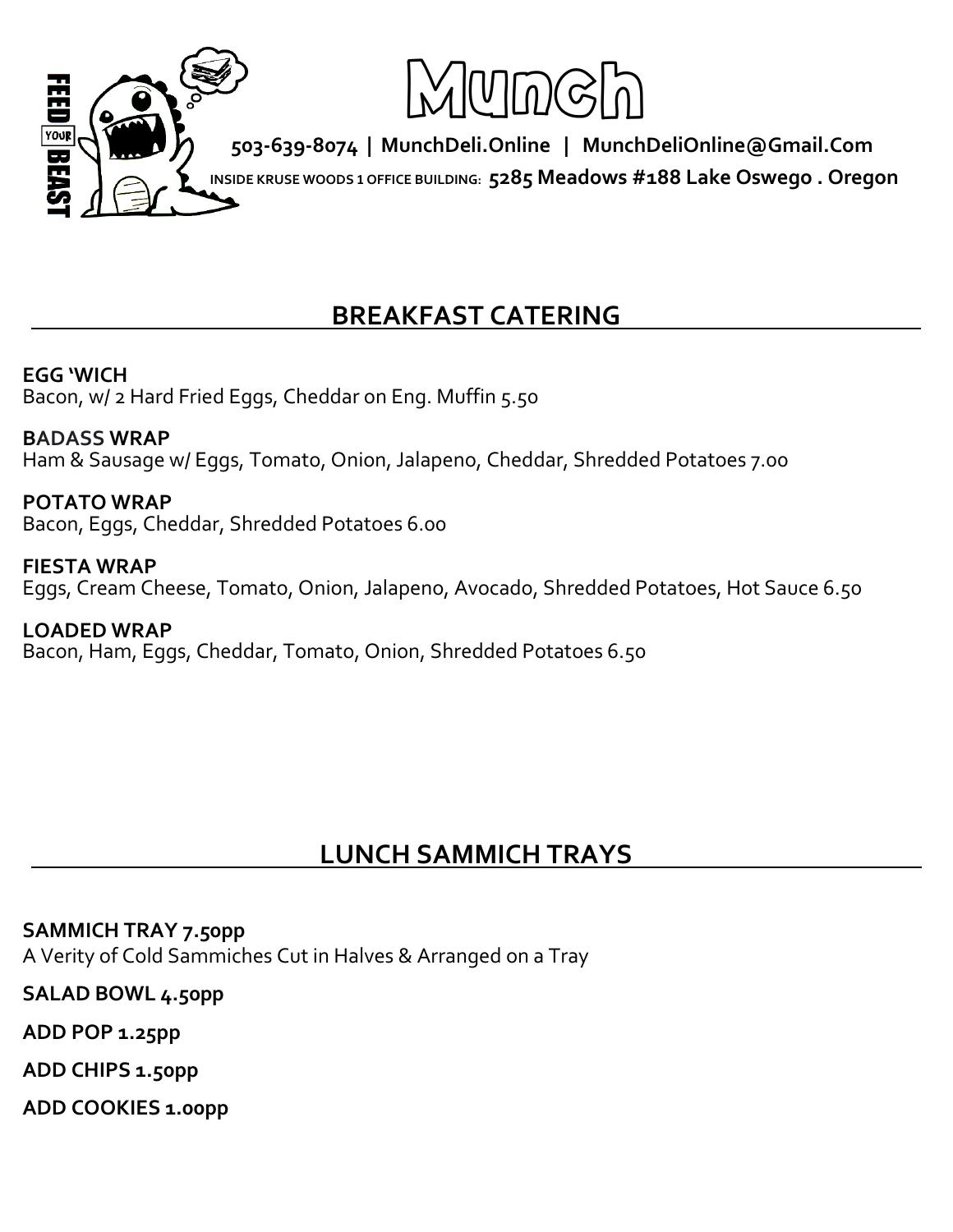## **. INDIVIDUALLY BAGGED LUNCHES FOR CATERING .**

### **CLASSIC SAMMIES 11.00**

### SANDWICH W/ CHIPS, DRINK & COOKIE

**BRONX -** Turkey, Salami, Provolone, Lettuce, Tomato, Deli Mustard

**VEGGIE -** Cream Cheese, Avocado, Onions, Cucumber, Lettuce, Tomato

**TURKEY -** Turkey, Cheddar, Lettuce, Tomato, Mayo

**HAM -** Ham, Swiss, Lettuce, Tomato, Deli Mustard

#### **SALADS 12.00**

SALAD W/ CHIPS, DRINK & COOKIE **CHICKEN CRANBERRY SALAD** - Chicken, Craisins, Almond Slices, Feta, Poppyseed Dressing **CHICKEN CAESAR SALAD** - Chicken, Parmesan, Croutons, Caesar Dressing **TACO SALAD** - Chicken, Tomato, Avocado, Jalapeno, Cheddar, Fire Sauce Dressing **CLUB SALAD -** Turkey, Ham, Bacon, Cheddar, Tomato, Avocado, Ranch Dressing

> **CHIPS:** Classic Lays, Fritos, Red Doritos, Blue Doritos **DRINKS:** Coke, Diet Coke, Sprite, Dr. Pepper, Bottled Water, LaCroix **COOKIE:** Milano Cookie Pack

> > \$100.00 Minimum Order for Delivery | \$10 Delivery Fee

Please fill out the appropriate form below and email it to [MunchDeliOnline@gmail.com](mailto:MunchDeliOnline@gmail.com)

Please give us at least 1 day notice  $\dots$  2 + day notice, for large orders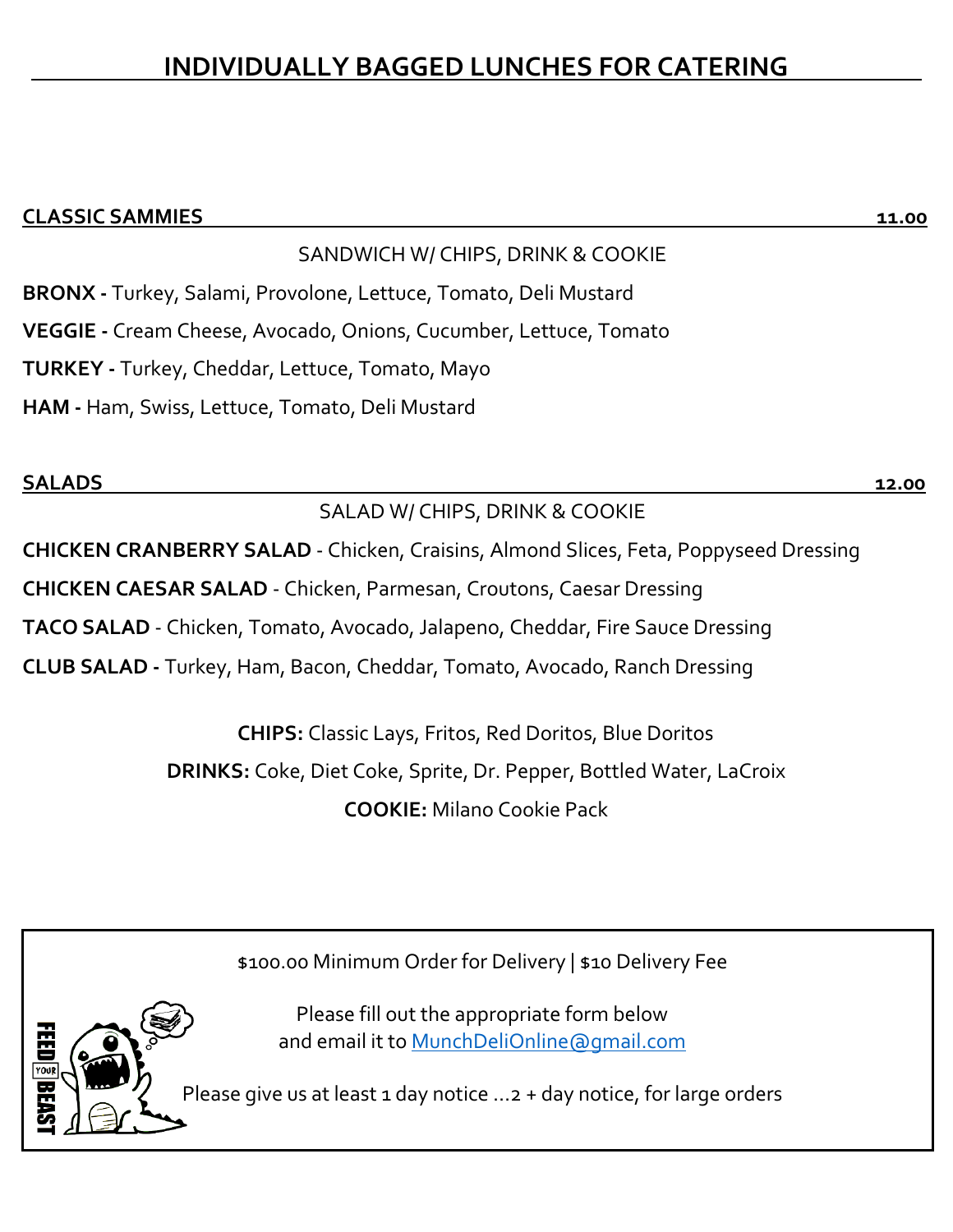# **BREAKFAST CATERING FORM**

| <b>NAME</b>                                                      |       |
|------------------------------------------------------------------|-------|
| <b>PHONE</b><br><u> 1980 - Jan Barbara Barbara, prima popula</u> | EMAIL |
| <b>CATERING DATE &amp; TIME</b>                                  |       |
|                                                                  |       |
| SPECIAL NOTES AND THE SERVICE OF THE SPECIAL NOTES               |       |

| \$<br><b>QTY</b>         | <b>BREAKFAST CHOICE</b>  |  |
|--------------------------|--------------------------|--|
| $@$ \$5.50               | <b>BACON EGG'WICH</b>    |  |
| @ \$7.00                 | <b>BADASS WRAP</b>       |  |
| @\$6.50                  | <b>FIESTA WRAP</b>       |  |
| @\$6.00                  | <b>BACON POTATO WRAP</b> |  |
| @ \$6.50                 | <b>LOADED WRAP</b>       |  |
| IF DELIVERED ADD \$10.00 |                          |  |
| <b>TIP</b>               |                          |  |
| <b>TOTAL</b>             |                          |  |

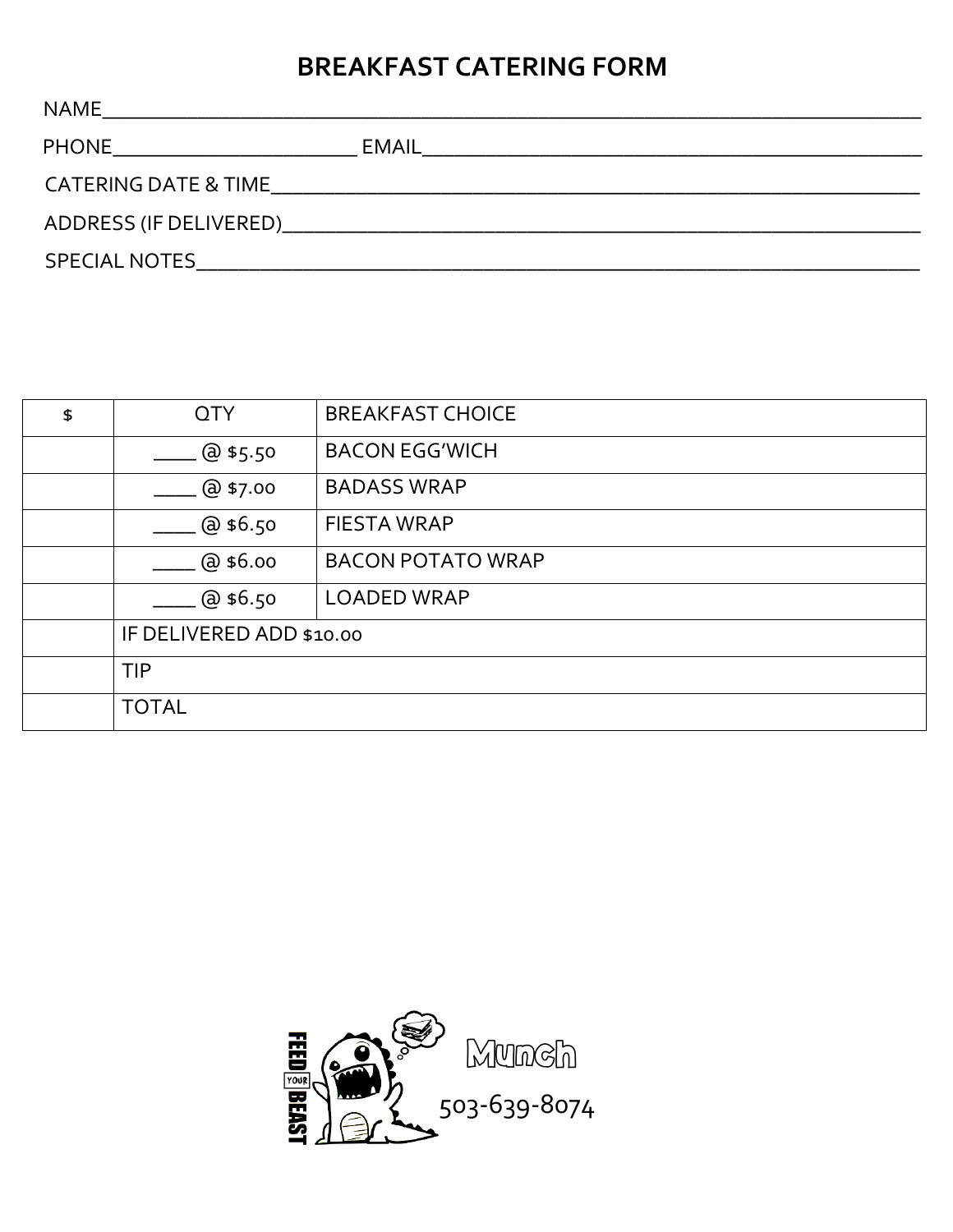## **LUNCH CATERING FORM**

| NAME                          |                                                                                                                      |
|-------------------------------|----------------------------------------------------------------------------------------------------------------------|
| PHONE _______________________ |                                                                                                                      |
| CATERING DATE & TIME          | <u> 2000 - 2000 - 2000 - 2000 - 2000 - 2000 - 2000 - 2000 - 2000 - 2000 - 2000 - 2000 - 2000 - 2000 - 2000 - 200</u> |
|                               |                                                                                                                      |
| SPECIAL NOTES                 |                                                                                                                      |

### **LUNCH TRAY CATERING FORM**

| \$<br># OF PEOPLE        | HOW MAY WE FEED YOU? |  |  |
|--------------------------|----------------------|--|--|
| @57.50                   | <b>SAMMICH TRAY</b>  |  |  |
| @4.50                    | <b>SALAD BOWL</b>    |  |  |
| @31.25                   | ADD POP              |  |  |
| @31.50                   | <b>ADD CHIPS</b>     |  |  |
| @\$1.00                  | ADD MILANO COOKIES   |  |  |
| IF DELIVERED ADD \$10.00 |                      |  |  |
| TIP                      |                      |  |  |
| <b>TOTAL</b>             |                      |  |  |

### **BAGGED LUNCH CATERING FORM**

(PLEASE FILL OUT THE LABELS BELOW FOR BAGGED LUNCHES)

| \$<br># OF PEOPLE        | <b>HOW MAY WE FEED YOU?</b> |  |  |  |
|--------------------------|-----------------------------|--|--|--|
| @\$11.00                 | <b>SAMMICH BAGGED LUNCH</b> |  |  |  |
| @\$12.00                 | <b>SALAD BAGGED LUNCHES</b> |  |  |  |
|                          |                             |  |  |  |
| IF DELIVERED ADD \$10.00 |                             |  |  |  |
| <b>TIP</b>               |                             |  |  |  |
| <b>TOTAL</b>             |                             |  |  |  |